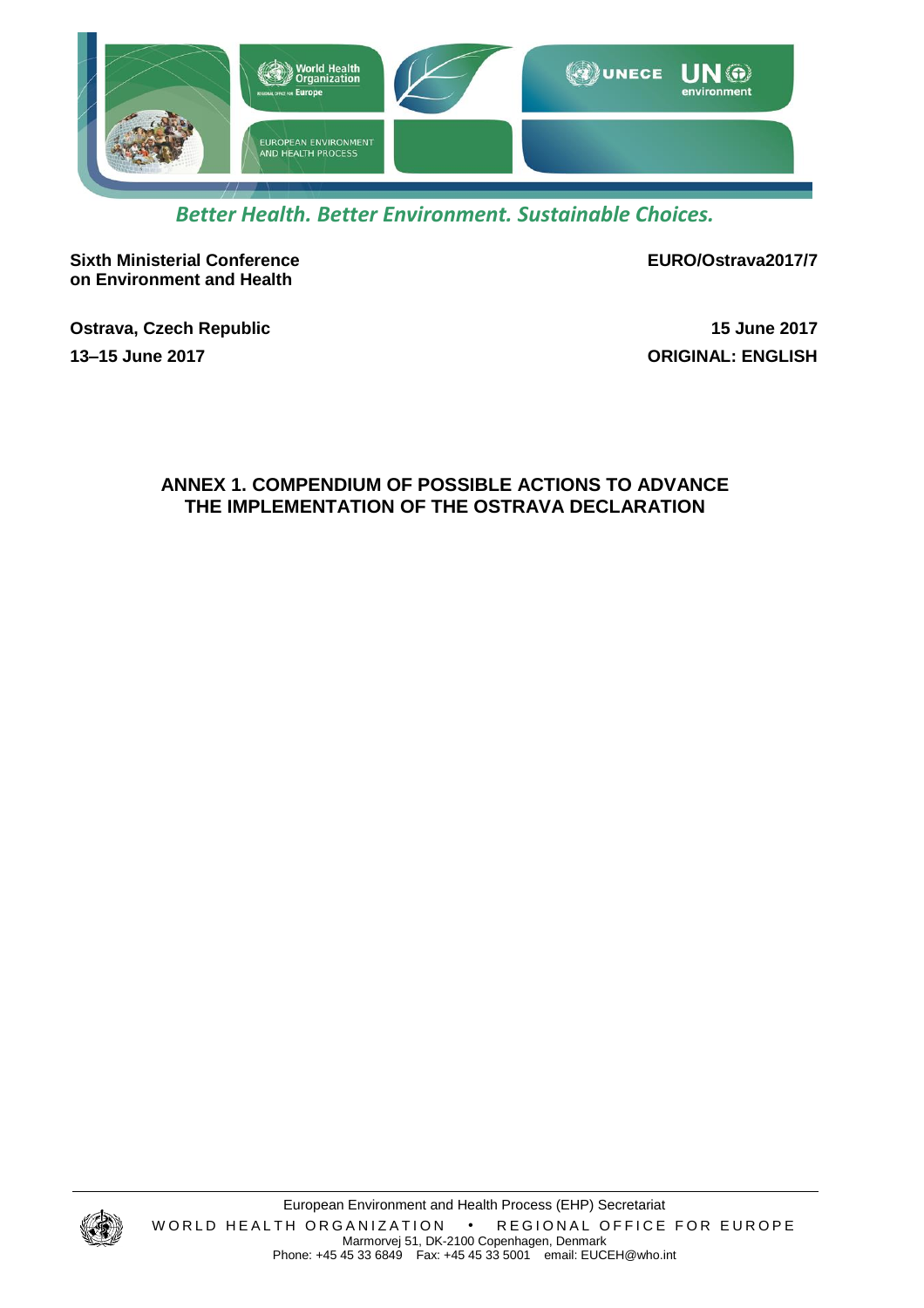# **Contents**

|    | Enhancing action on environment and health at the national level - developing national portfolios                                                                                                              |  |
|----|----------------------------------------------------------------------------------------------------------------------------------------------------------------------------------------------------------------|--|
| a. |                                                                                                                                                                                                                |  |
| b. | Ensuring universal, equitable and sustainable access to safe drinking-water, sanitation and hygiene                                                                                                            |  |
| c. |                                                                                                                                                                                                                |  |
| d. | Preventing and eliminating the adverse environmental and health effects, costs and inequalities                                                                                                                |  |
| e. | Strengthening adaptive capacity and resilience to climate change-related health risks and supporting<br>measures to mitigate climate change and achieve health cobenefits in line with the Paris Agreement  10 |  |
| f. | Supporting the efforts of European cities and regions to become healthier, more inclusive, safer,                                                                                                              |  |
| g. | Building the environmental sustainability of health systems and reducing                                                                                                                                       |  |
|    | Appendix 1. Overview of international commitments of relevance to the European Environment                                                                                                                     |  |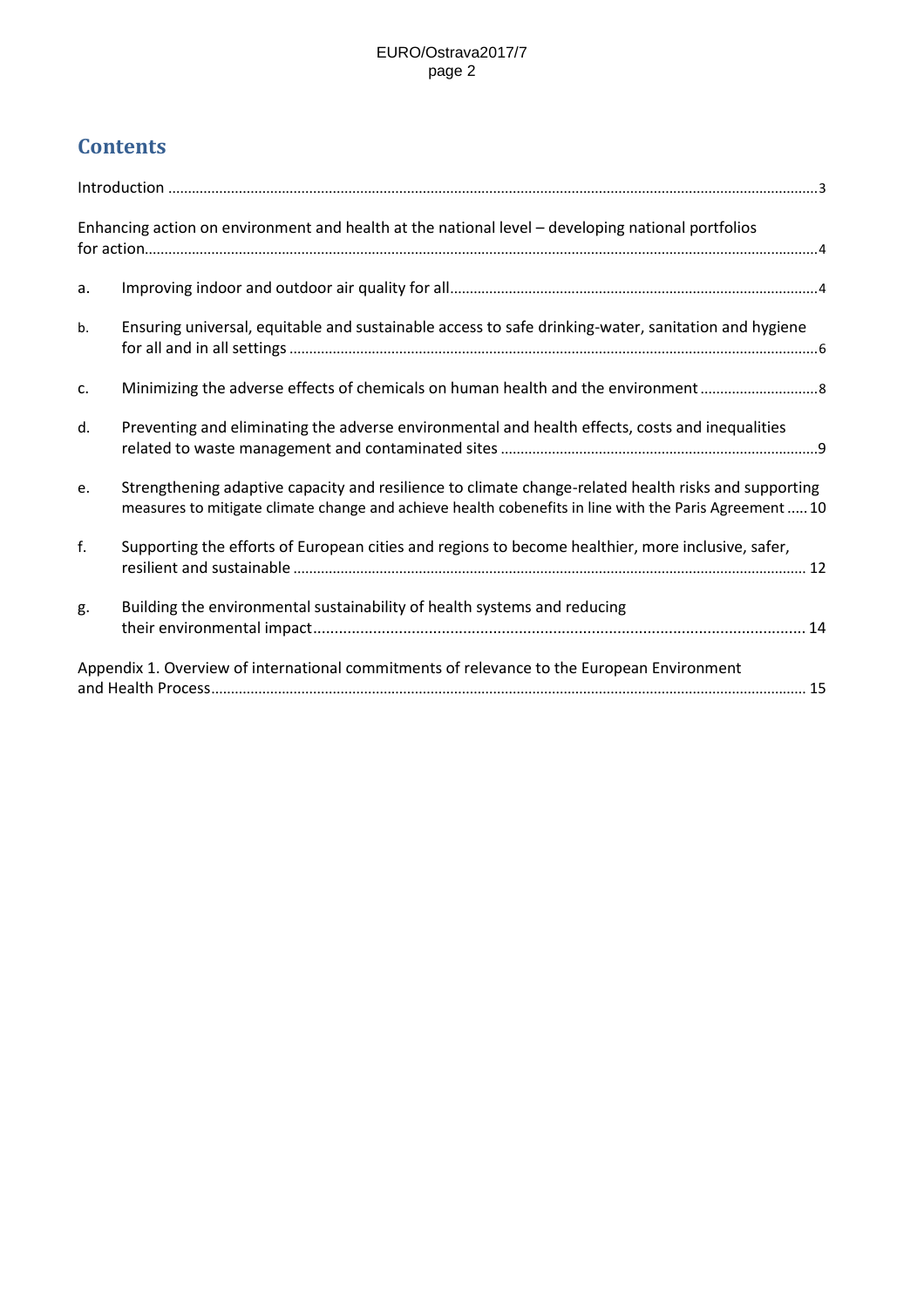# **COMPENDIUM OF POSSIBLE ACTIONS TO ADVANCE THE IMPLEMENTATION OF THE OSTRAVA DECLARATION**

### **Introduction**

- 1. Member States of the WHO European Region committed to strengthen and advance actions towards improving the environment and health at international, national and subnational levels through the Declaration of the Sixth Ministerial Conference on Environment and Health, held in Ostrava, Czech Republic, on 13–15 June 2017. This document is provided as guidance to Member States to support the development of national portfolios for action. To that effect, it highlights the importance of the themes addressed by the Declaration, presents the objectives to be attained with respect to these priorities and proposes actions to achieve them.
- 2. The actions also include those to pursue the commitments taken at the Fifth Ministerial Conference on Environment and Health held in Parma, Italy, in 2010. In particular, they support the achievement of the five time-bound targets of the Parma Conference: ensuring tobacco smoke-free environments for children; developing national programmes for the elimination of asbestos-related diseases; identifying and eliminating the risks posed by exposures to harmful substances and preparations as far as possible by 2015; addressing water, sanitation and hygiene in children's settings; and providing safe environments that support children's physical activity by 2020.
- 3. The compendium of action fully takes into account that:
	- (a) much progress could be achieved by focusing on strengthening the implementation of the many commitments that have already been taken by Member States in other relevant fora (see Appendix 1);
	- (b) working through the European Environment and Health Process, Member States can make sustained progress in achieving a number of selected targets of the Sustainable Development Goals (SDGs), as well as in implementing Health 2020, particularly with respect to "Creating supportive environments and resilient communities" and "Improving health for all and reducing health inequalities";
	- (c) any action should:
		- i. make appropriate use of intersectoral mechanisms and be harmonized across the respective sectors involved;
		- ii. consider the distribution of impacts across the population and avoid equity-related side effects;
		- iii. apply health and environmental impact assessments and economic tools to better integrate health aspects in decision-making;
		- iv. take into account the priorities and needs of the most vulnerable population groups, as well as the disparities which may exist between rural and urban areas; and
		- v. forecast and evaluate health consequences and potential economic benefits and costs;
	- (d) much progress could be accelerated and sustained by enhancing interdisciplinary research and supporting the transition to a green and circular economy as a guiding new political and economic framework; and
	- (e) transparency and effective public participation in decision-making on matters related to environment and health should be promoted throughout the implementation of all actions as critical preconditions for successful implementation of the Declaration.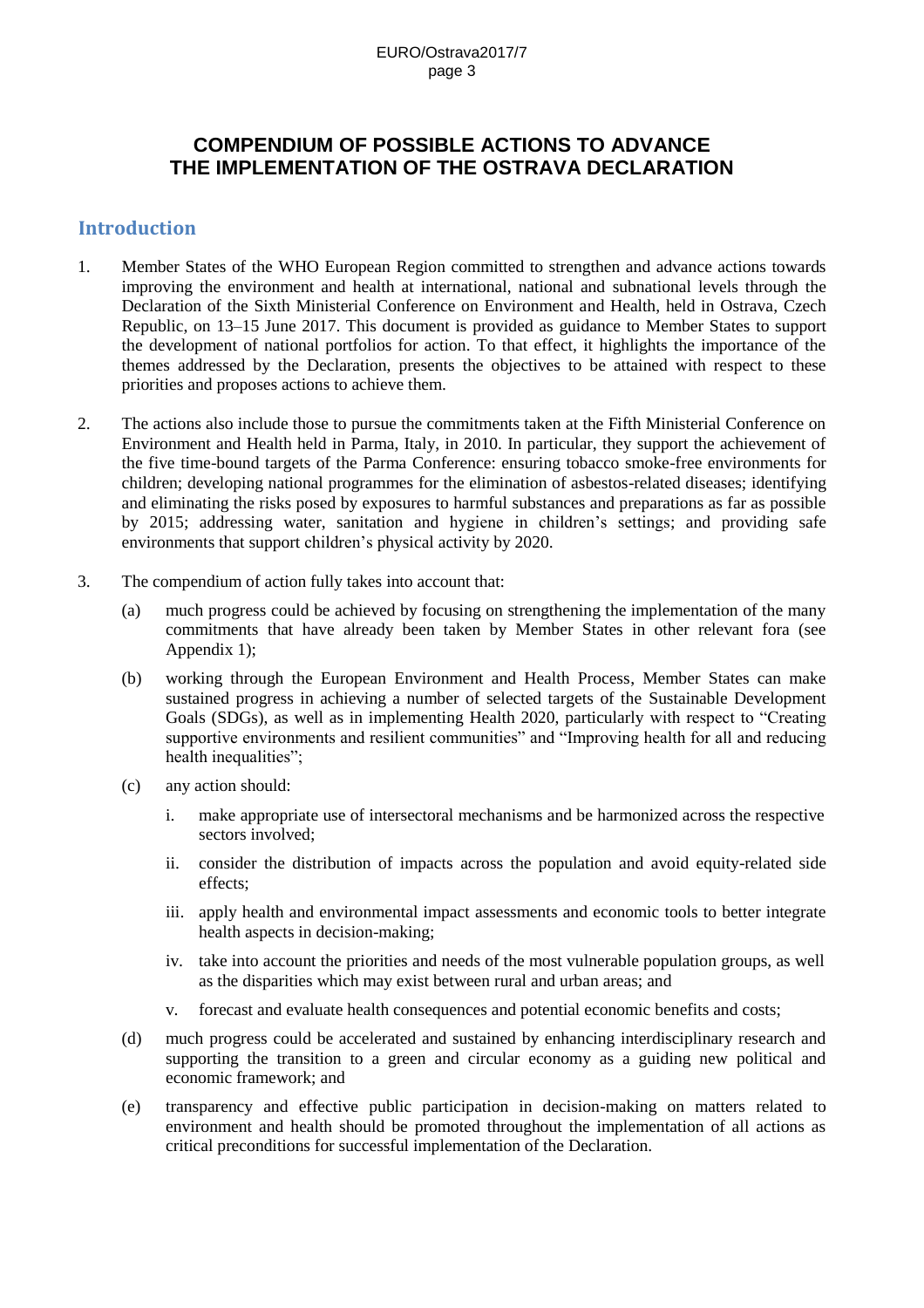# **Enhancing action on environment and health at the national level – developing national portfolios for action**

- 4. Enhancing national implementation and action, both domestically and internationally, is of paramount importance to making visible, measurable and equitable progress in the WHO European Region. To this effect, Member States will develop national portfolios of actions on environment and health by the end of 2018 to implement the commitments of the Parma Conference and the Ostrava Conference. The main purpose of the portfolios, which reflect national specificities, priorities, means and capacities in the choice of selected objectives and activities, is to ensure that Member States have well coordinated, comprehensive and coherent strategies and policies to address the persistent burden of diseases attributable to environmental determinants. While developing national portfolios, youth involvement should be an important element.
- 5. Member States already address this burden of disease through a broad range of policies and actions at national and local levels (and often at international levels as in the case of the European Union), which are developed, adopted and implemented according to their constitutional and legislative arrangements. The national portfolios are not meant to substitute existing frameworks and policies, but to:
	- (a) close the gaps in areas which are not adequately or sufficiently addressed;
	- (b) create policy coherence among plans and actions which would benefit from a greater synergy with other relevant policies and actions;
	- (c) align environment and health policies and actions with the 2030 Agenda for Sustainable Development and address its complexity;
	- (d) strengthen systems approaches in the area of health and environment; and
	- (e) sufficiently scale up targets and actions so that they initiate measurable improvements in health and well-being in relation to the environment within a foreseeable time.
- 6. Member States may use the objectives and actions proposed in this document to guide both national actions and their investments in other countries within the Region in the relevant areas. They might develop these actions and investments in line with the Pan-European Strategic Framework for Greening the Economy and as voluntary commitments under the Batumi Initiative on Green Economy<sup>1</sup> to provide further political support.
- 7. Progress in the implementation of the actions in this compendium will be assessed within the European Environment and Health Process using the same indicators that Member States use to report on the implementation of SDG targets, to which the commitments taken at the Ostrava Conference intend to contribute. This approach will minimize the reporting burden on the Member States, allow for an efficient use of resources and anchor the Ostrava Conference commitments directly to the SDG implementation mechanism.

# **a. Improving indoor and outdoor air quality for all**

#### *Why air quality matters*

 $\overline{a}$ 

8. While knowledge of the health impacts of exposure to ambient and indoor air pollution has already driven environmental and public health policy actions, air pollution remains the single most important environmental health risk factor. Moreover, the evidence is further expanding on additional health effects, including adverse birth outcomes, negative impacts on neurodevelopment and cognitive functions, asthma in children, and some chronic diseases.

Batumi Initiative on Green Economy (BIG-E) [website]. Geneva: UNECE; 2017

[<sup>\(</sup>http://www.unece.org/environmental-policy/ environment-for-europe/initiatives/big-e.html,](http://www.unece.org/environmental-policy/%20environment-for-europe/initiatives/big-e.html) accessed 22 May 2017).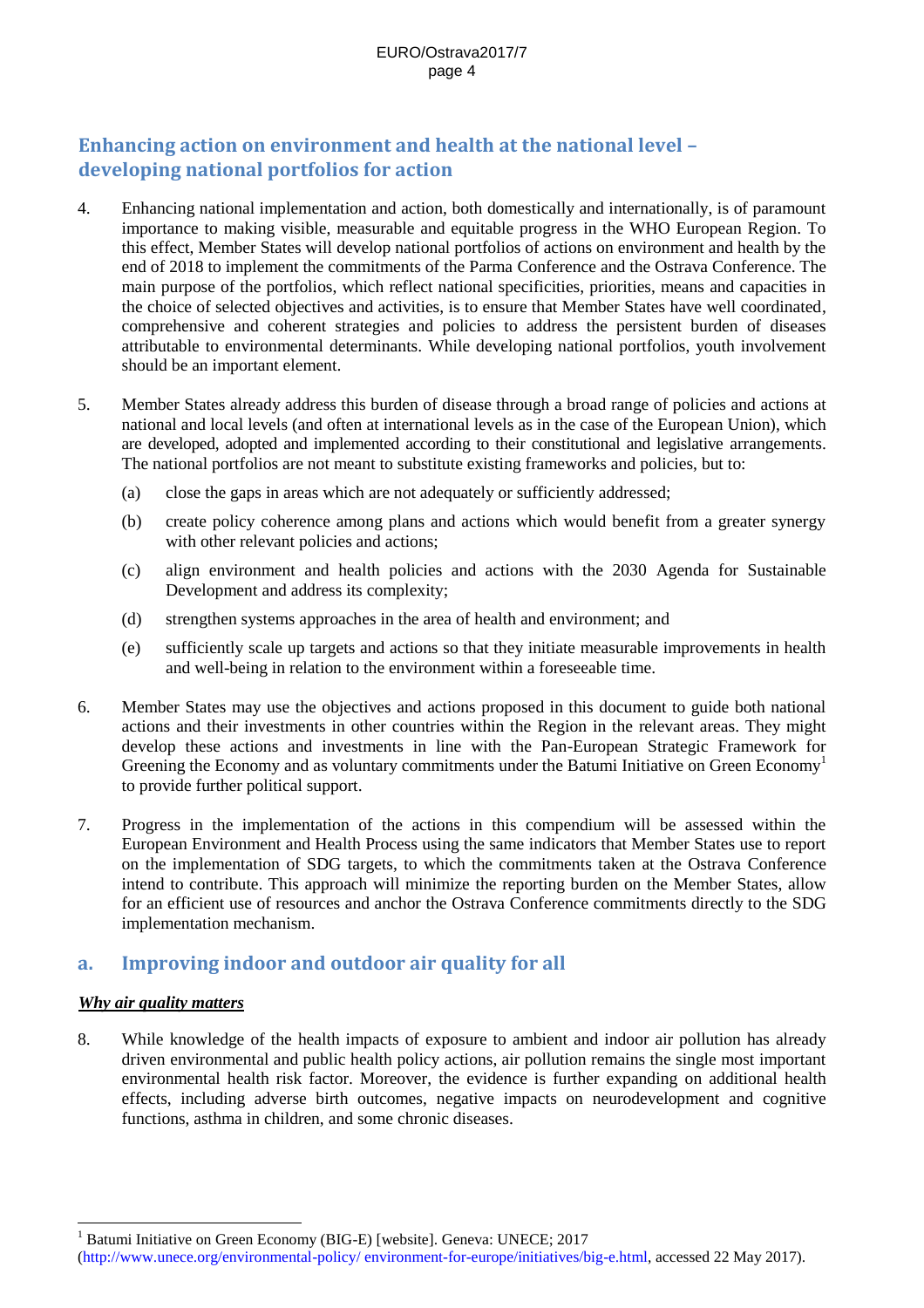- 9. Every year, ambient (outdoor) air pollution causes nearly 500 000 premature deaths in the Region. Household (indoor) air pollution from solid fuel combustion for heating and cooking is responsible for nearly 120 000 premature deaths in the Region and a disproportionate disease burden in certain regions and less affluent parts of society, thus increasing inequalities. WHO estimated that the economic cost of the health impact of air pollution was US\$ 1.6 trillion in 2010.
- 10. In European cities that monitor air pollution (1791 cities in 42 countries), annual urban levels of particulate matter with a diameter of 10 micrometres or less (PM10) generally exceed the WHO guidelines value (mean annual level of 20  $\mu$ g/m<sup>3</sup>). The average annual level in cities in European highincome countries is 25  $\mu$ g/m<sup>3</sup>, whereas it is 55  $\mu$ g/m<sup>3</sup> in cities in European low- and middle-income countries.
- 11. This enormous adverse health impact of poor air quality calls for urgently enhancing collaboration towards addressing both indoor and outdoor air pollution, leveraging World Health Assembly resolution WHA68.8 on "Health and the environment: addressing the health impacts of air pollution" and its road map, as well as the WHO Framework Convention on Tobacco Control – a key instrument to achieve the Parma Declaration target of ensuring tobacco smoke-free environments for children.
- 12. The efforts undertaken under the United Nations Economic Commission for Europe (UNECE) Longrange Transboundary Air Pollution Convention (since 1979) and the 20 years of activities of the Joint Task Force on the Health Aspects of Air Pollution have contributed largely to mitigating air pollution in the Region. Initiatives such as the Batumi Action for Cleaner  $Air^2$  create a framework for Member States to commit to ambitious actions to combat air pollution in the areas of monitoring, national action programmes, public awareness, capacity-building and policy.

### *Overall objective*

*Improve outdoor and indoor air quality as one of the most important environmental risk factors in the Region through actions towards meeting the WHO air quality guideline values in a continuous process of improvement.*

### *Actions*

 $\overline{a}$ 

- Develop, in line with the Batumi Action for Cleaner Air and World Health Assembly resolution WHA68.8, comprehensive national and local strategies and actions that reduce air pollution, peoples' exposure to it and its health impacts with the engagement of the environment, health and other relevant sectors.
- Encourage the implementation of the UNECE Convention on Long-range Transboundary Air Pollution and promote ratification and implementation of its relevant protocols to bring about further improvements in air quality and health across the Region.
- Develop and strengthen cross-sectoral and multistakeholder cooperation on air quality improvement at national and regional levels, including on sharing of monitoring data.
- Ensure that public health and environment authorities take a leading role in raising public awareness of issues related to air quality and health, including through collaboration with stakeholders through appropriate communication, dissemination and advocacy activities.
- Improve air quality monitoring at national and local levels, linking it to health surveillance and data management for diseases related to air pollution using harmonized data collection for health impact assessment.
- Develop and/or strengthen a national emission inventory and monitoring system to collect data on air pollutants emitted by various sources.

<sup>&</sup>lt;sup>2</sup> Batumi Action for Cleaner Air (BACA) [website]. Geneva: UNECE; 2016

[<sup>\(</sup>http://www.unece.org/environmentalpolicy/ environment-for-europe/initiatives/baca.html,](http://www.unece.org/environmentalpolicy/%20environment-for-europe/initiatives/baca.html) accessed 22 May 2017).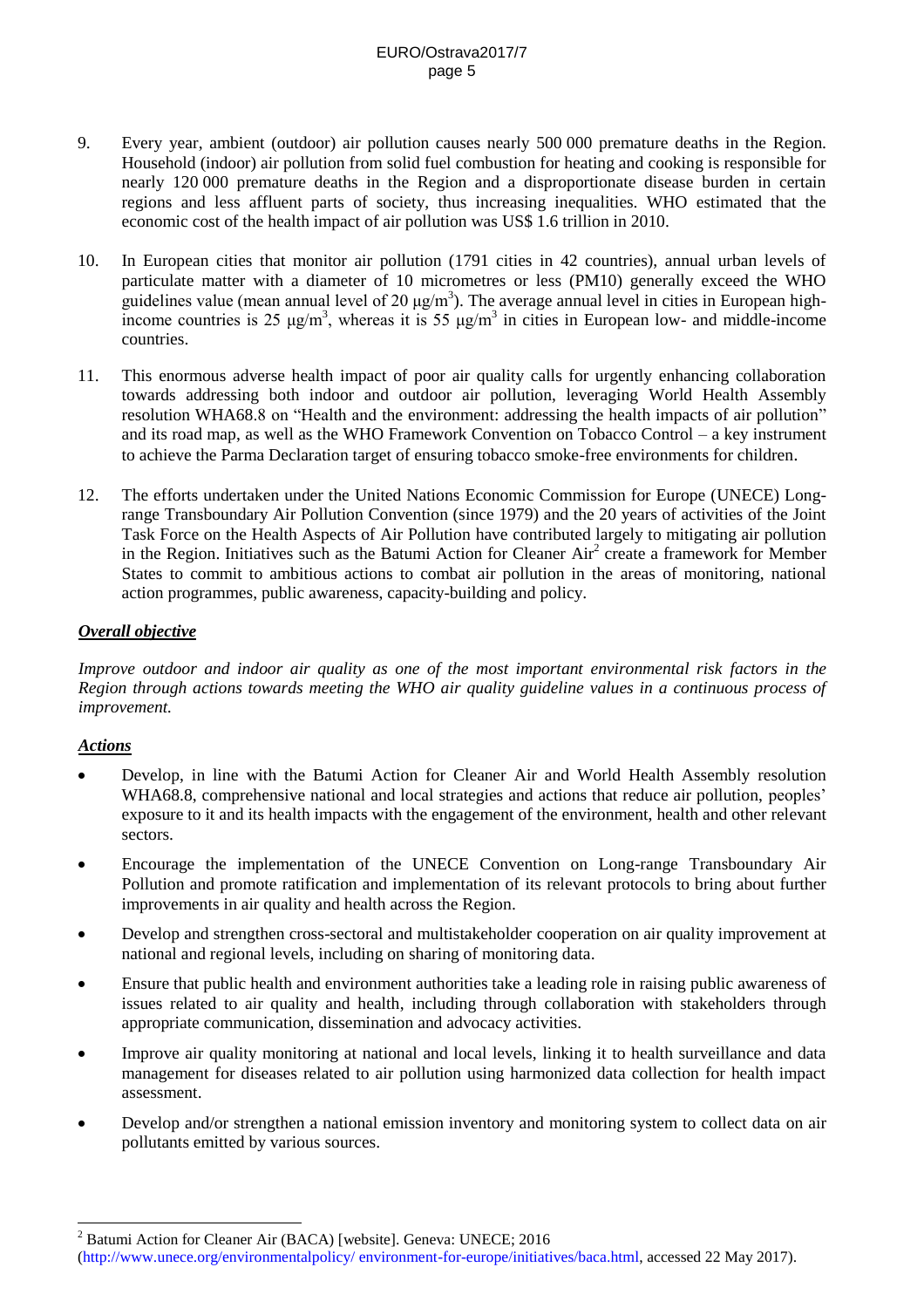- Provide training opportunities and facilitate research on air quality and health, and develop tools and guidance targeting public health, environment and other authorities at national and local levels to encourage actions to address air pollution through evidence-based policy-making;
- Reduce indoor air pollution caused by, inter alia, cooking, heating, tobacco smoke, inadequate ventilation, mould and chemicals in indoor air. This reduction should be achieved by promoting and applying clean energy, appropriate ventilation, measures described in the WHO Framework Convention on Tobacco Control and other appropriate actions.
- When taking national and local actions on improving indoor and ambient air quality, pay special attention to vulnerable populations including children, youth, women and the chronically ill.
- Take into account the WHO air quality guidelines and indoor air quality guidelines in the policymaking process, including in the development or updating of national air quality standards and air quality management policies.

# **b. Ensuring universal, equitable and sustainable access to safe drinking-water, sanitation and hygiene for all and in all settings**

### *Why water, sanitation and hygiene matter*

- 13. Achieving universal and equitable access to sufficient amounts of safely managed drinking-water and sanitation remains a priority in the Region. Every day, 14 people die of diarrhoeal disease due to inadequate water, sanitation and hygiene (WASH). Water-related disease outbreaks are a common occurrence in the Region, bearing significant economic costs. It is unacceptable that millions of people in the Region still lack access to safe WASH services. While access has noticeably increased since the Parma Conference (2010), to date 14 million people do not use a basic drinking-water source and more than 62 million people lack a basic sanitation facility on premises. A significant share of wastewater is discharged into the environment without treatment, affecting human health, the environment and the economy. There are notable disparities between rural and urban areas, poor and rich communities, and disadvantaged and general populations. Many nonhousehold settings, specifically schools and hospitals, are without safe drinking-water, soap and functional toilets; this impacts dignity, well-being, healthy learning and quality of health care. The Protocol on Water and Health adopted at the Third Ministerial Conference for Environment and Health (London, United Kingdom, 1999), has been recognized as the key instrument in the Region to translate and operationalize progressive implementation of the WASH-related commitments of the Parma and Ostrava declarations, as well as SDG 3 and SDG 6, by offering a policy tool to countries in pursuing their national water, sanitation and health agendas and promoting a whole-of-government approach and coordinated action among different sectors.
- 14. There is a need to strive to ensure universal and equitable access to affordable and safely managed WASH services. At the same time, it is necessary to ensure resilience to emerging and future challenges originating from water overuse, pollution and climate change by expanding our focus to include integrated approaches to the sustainable management of water resources. This includes paying attention to water efficiency and safe management of wastewater discharge and/or reuse to protect public health and the environment.
- 15. There is public health concern regarding the emergence of antimicrobial resistance (AMR), including from the release of antimicrobial residues and resistant bacteria in sewage that passes into the environment (i.e. water and soil) as sewage treatment systems are often not fully functional or do not use appropriate technologies.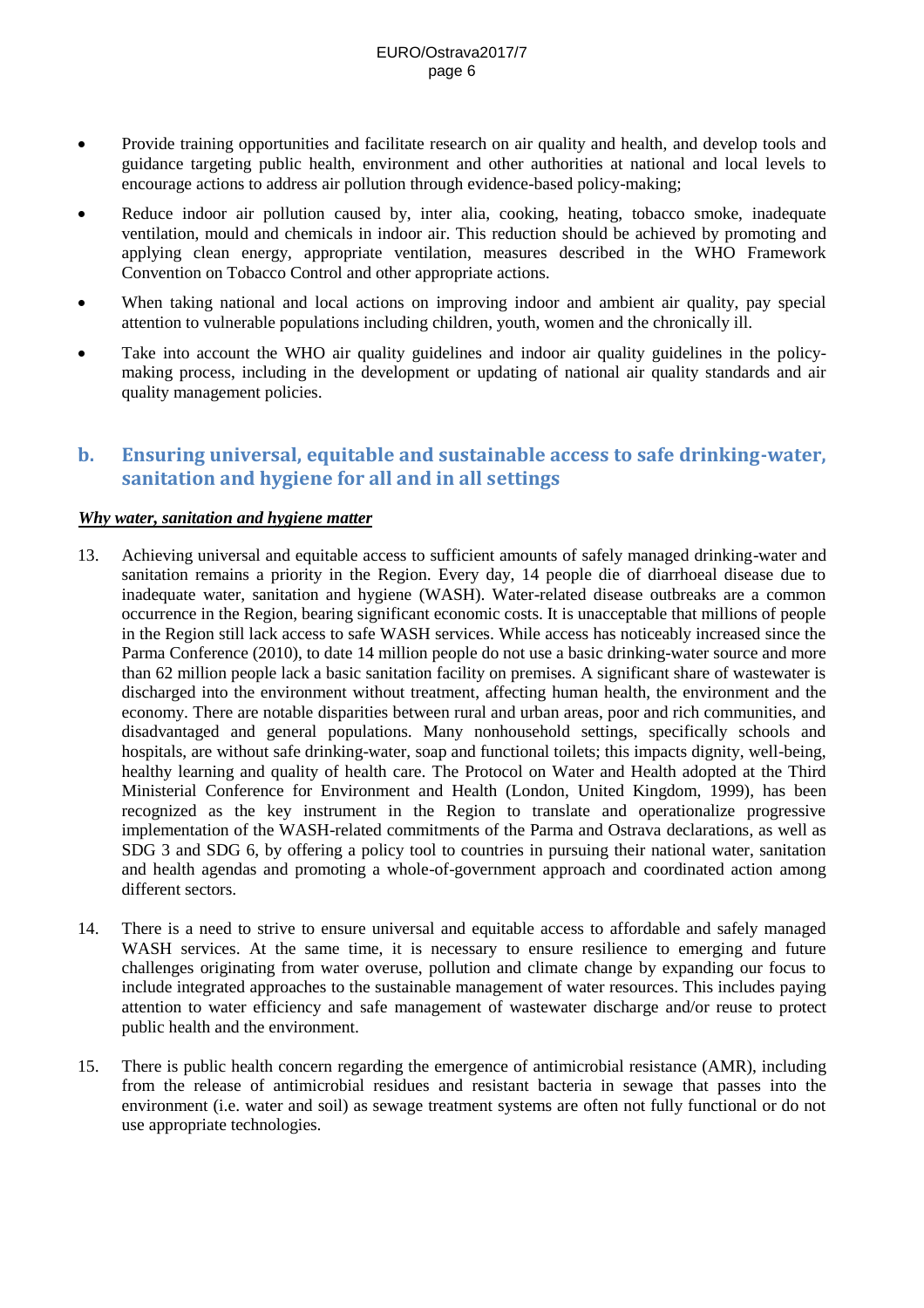### *Overall objective*

*Ensure universal, equitable and sustainable access to safe drinking-water, sanitation and hygiene for all and in all settings by:*

- *providing sufficient amounts of safely managed drinking-water, ensuring safely managed sanitation from collection to disposal or reuse of wastewater, and sustaining the availability and quality of freshwater resources, especially in regions that experience water stress, high-usage patterns and competing demands accelerated by the consequences of climate change; and*
- *achieving Parma Conference commitments on water, sanitation and hygiene to provide each child with access to safe drinking-water, sanitation and hygiene at home and in all settings where they live, learn and play, such as schools and health care facilities.*

- Ratify or accede to the Protocol on Water and Health to strengthen national action towards progressively reaching regional and global commitments for WASH and health, including the formulation of national priority targets and implementation plans.
- Pursue the overall objective by:
	- o adopting the water safety plan (WSP) approach in policies and regulations as a public health benchmark for the provision of safe drinking-water, and by developing a national road map towards scaling up WSPs in practice;
	- o reducing discharge of untreated wastewater into the environment and increasing the efficiency and capacity of existing wastewater treatment facilities;
	- o adopting the sanitation safety plan (SSP) approach in policies and regulations as a means to systematically manage health risks along the entire sanitation chain to ensure safe disposal or reuse of human waste, and by developing a national road map towards scaling up SSPs in practice;
	- o promoting sustainable approaches to water resource management, including the efficient use of water (for example, in agriculture, industry) and the consideration of safe reuse of wastewater through the adoption of SSPs;
	- o closing persisting gaps in providing access to basic water and sanitation services through effective and sustainable financing to deliver and sustain WASH infrastructures and services through tracking WASH financing for improved budgeting, forecasting, spending needs and forward-looking decisions on resource allocation;
	- o promoting universal and equitable access to WASH services through the application of The Equitable Access Score-card to establish a baseline, set targets and develop action plans towards progressively closing prevailing equity gaps;
	- o ensuring and sustaining the provision of adequate WASH services in schools and health care facilities through systematic situation assessments and by setting national targets and action plans towards progressively attaining universal and sustainable WASH services in schools and health care facilities and, to this end, strengthening partnership and collaboration with the education sector and youth organizations;
	- o building climate-resilient WASH services that are responsive to the effects of climate change impacting variability, availability and quality of freshwater resources, as well as to extreme weather events (i.e. droughts, torrential rains and floods);
	- o ensuring that action plans on AMR address safe water and sanitation in health care facilities and reduce the discharge of untreated wastewater from municipal sewerage, hospital effluents, antimicrobial manufacturing facilities and animal manure; and
	- o reducing the number of deaths and the number of people affected by water-related disasters by strengthening disaster risk governance, increasing disaster preparedness for response and ensuring effective response and recovery, including through integrating disaster risk reduction into development and investment measures.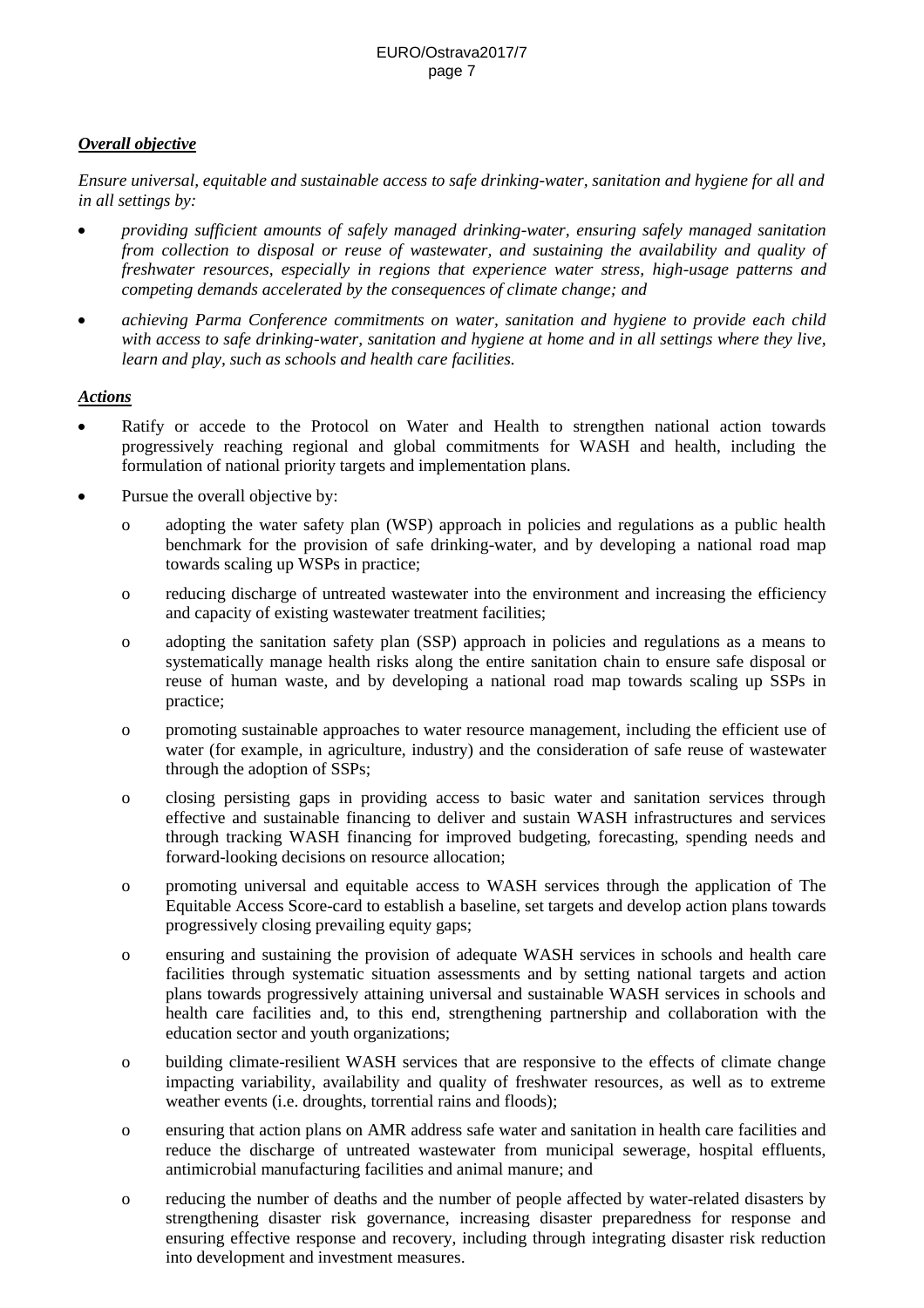# **c. Minimizing the adverse effects of chemicals on human health and the environment**

### *Why chemical safety matters*

- 16. Given the growing evidence of the health effects of exposure to hazardous chemicals, especially at vulnerable life stages, as well as the burden of diseases from those exposures, further efforts should be made to effectively protect people from the negative health impacts of chemicals, including those currently used in consumer products. These efforts should take into account the accumulating evidence on the ability of chemicals to affect organisms during early life and to have lifelong impacts on health and the risk of disease; the adverse health impacts of chronic low-dose exposures; and the complex effects of exposures to multiple chemicals.
- 17. There is a need to strengthen efforts towards achieving the Parma Declaration targets to develop national programmes to eliminate asbestos-related diseases in line with WHO and International Labour Organization guidance, and to protect each child from the risks posed by exposure to harmful substances and preparations, focusing on pregnant and breast-feeding women and places where children live, learn and play.
- 18. The development and implementation of advanced policies and legislation on chemical safety in all Member States of the Region is understood as the core regional priority for the health sector towards the 2020 goal of sound management of chemicals and related goals of the 2030 Agenda for Sustainable Development. In addition, research and development of further capacities for biomonitoring will be essential to understand the links between exposures to chemicals and their health effects through interactions with human physiology.
- 19. The implementation of the International Health Regulations (IHR) (2005) in relation to chemical (and radionuclear) hazards of public health concern remains an important international legally binding obligation of all WHO European Member States.

#### *Overall objective*

*Minimize and/or avoid the adverse effects of chemicals on human health and the environment through sound management of chemicals by:*

- *substituting hazardous chemicals with safer alternatives;*
- *reducing exposures to hazardous chemicals throughout their life cycle, especially of vulnerable groups and those at the most vulnerable life stages;*
- *better monitoring exposures to hazardous chemicals and undertaking research to improve the understanding of human exposures to chemicals and the associated burden of disease and, in particular, for risk assessment;*
- *applying the precautionary approach in policy-making and regulations; and*
- *ensuring the engagement of the health sector in the sound management of chemicals, including through strengthened partnerships of state and non-state stakeholders.*

- Develop national policies and actions to protect vulnerable population groups from the adverse impacts of chemicals in the environment and workplaces.
- Ensure capacities to prevent and respond to acute exposure to hazardous chemicals and products, including strengthening the role of poison control centres and promoting their networking and exchange of best practices.
- Promote the use of human biomonitoring as a public health policy tool and support efforts to generate comparable human biomonitoring data to allow international assessments.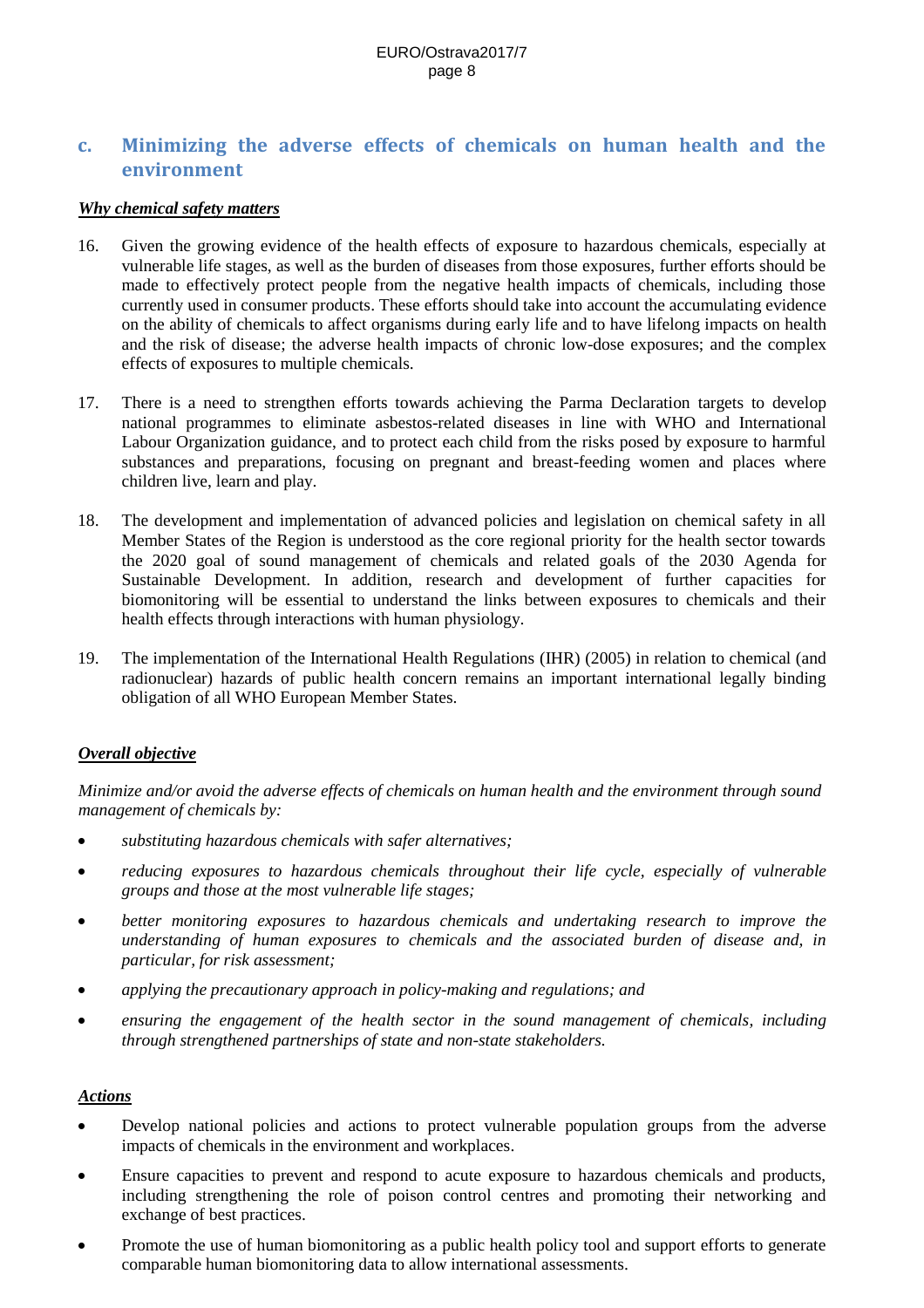- Develop and implement national and international policies to encourage substitution of hazardous chemicals for safer alternatives and use technologies minimizing pollution and production of hazardous wastes, including in the health sector.
- Establish new and strengthen existing relevant multisectoral and multistakeholder instruments to strengthen partnerships to coordinate actions and raise awareness among stakeholders and the general public.
- Provide relevant information to all partners about the health effects of chemicals and effective actions to prevent them, including in the context of international trade.
- Ensure synergy and active participation in the implementation of the Strategic Approach to International Chemicals Management (SAICM), including its health strategy, the WHO road map to enhance the health sector's engagement in the SAICM towards the 2020 goal and beyond, and relevant multilateral legally binding agreements.
- Ensure core capacities and strengthen mechanisms for effective response to chemical accidents within the framework of the IHR (2005) and of the Convention on the Transboundary Effects of Industrial Accidents;
- Promote international collaboration in scientific research on the assessment of the health effects and impacts of persistent organic pollutants, nanomaterials, endocrine disruptors and other emerging chemicals of concern and their alternatives.

# **d. Preventing and eliminating the adverse environmental and health effects, costs and inequalities related to waste management and contaminated sites**

### *Why waste and contaminated sites matter*

- 20. Waste production, management and disposal activities have the potential to adversely impact the environment and human health through direct contamination and exposures to a host of hazardous agents. Environmental integrity and human well-being can also be seriously affected by the mere presence of waste, for example via deterioration of the landscape, odours and contact-related hazards. Waste policies and strategies should also be seen in the broad context of sustainability, as they influence use and consumption of finite material resources, use of land, and energy production.
- 21. Waste disposal, management and trafficking and contaminated sites can cause important health effects and costs for current and future generations, environmental injustice and social inequalities.
- 22. When the entire waste system is properly managed and state-of-the-art technologies are deployed, negative health impacts are minimized, although not fully eliminated. Of much greater concern are the activities that are poorly controlled, involve outdated technologies or – worse – involve informal disposal such as open-air burning or the illegal transportation or disposal of waste and hazardous waste. Such activities are often documented, but the extent of the problem and its health impacts are not well understood.
- 23. Additionally, there are more than 1.5 million contaminated sites in the Region. This partly represents the pollution legacy of industrial development in the Region that still needs to be addressed, and its health and environmental impacts that need to be reduced and/or eliminated.

### *Overall objective*

*Prevent and eliminate the adverse environmental and health effects, costs and inequalities related to waste management and contaminated sites by:*

- *eliminating uncontrolled and illegal waste disposal and trafficking;*
- *preventing and eliminating potential adverse health impacts from waste management practices and contaminated sites;*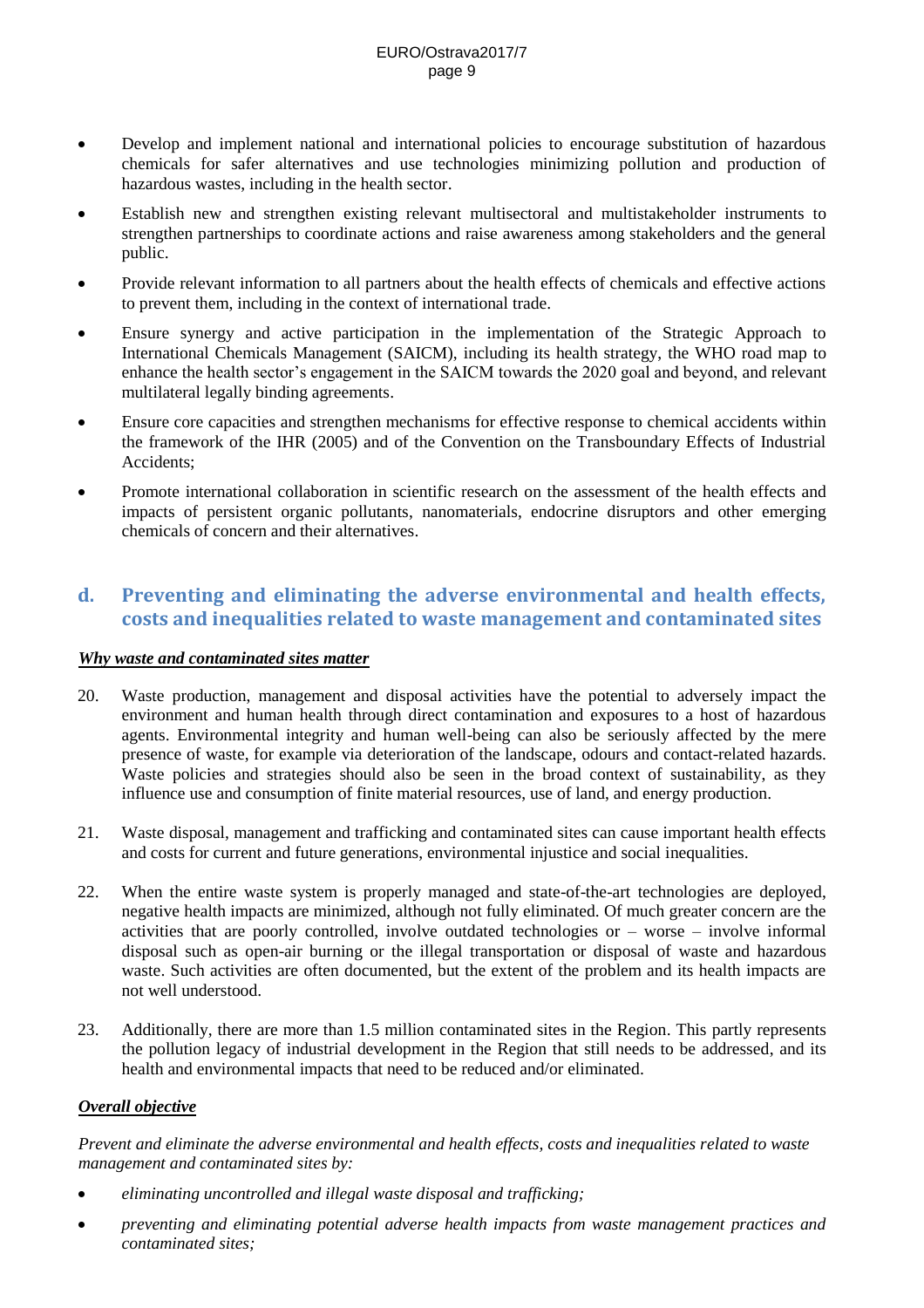- *supporting the transition to a circular economy using the waste hierarchy as a guiding framework to reduce and phase out waste production and its adverse health impacts through reduction of the impact of substances of greatest concern; and*
- *improve management of medical and pharmaceutical waste to reduce risks.*

### *Actions*

- Assess the extent of the most important waste management activities, compile a national inventory of contaminated sites and their likely emissions and human exposures, promote monitoring, and develop a response action plan.
- Identify priority sites for remediation/phasing out based on health impacts, starting from national inventories of landfills, obsolete waste facilities and contaminated sites.
- Adopt regulatory mechanisms implementing the polluter-pays principle and extended producer responsibility.
- Enhance the capacity of law enforcement systems to identify and take legal action on illegal and criminal generation, management, disposal and trafficking of waste.
- Ensure that discontinued landfills are rehabilitated in line with the best available technologies and ensure that active landfills are safely operated.
- Include the informal sector when building capacity for the transition to safe waste management.
- Engage the health sector in the development of policies related to waste management at national and subnational levels, especially hazardous waste management.
- Enhance capacities at national and subnational levels to assess impacts and manage risks to health from waste, contaminated sites and improperly recycled materials.
- Support and develop partnerships to promote the exchange of experience, the strengthening of capacities and the uptake of the best available technologies.
- Promote exchange of best practices, including local and pragmatic approaches to preventing contamination from hazardous substances in the circular use of resources.
- Create or strengthen specific training to ensure the safe management of medical waste.
- Increase public awareness of the importance of sustainable waste management, circular economies and responsible consumption, including through education initiatives addressing children and youth and targeted communication.

# **e. Strengthening adaptive capacity and resilience to climate change-related health risks and supporting measures to mitigate climate change and achieve health cobenefits in line with the Paris Agreement**

### *Why climate change matters*

24. Climate change already contributes significantly to the global burden of disease and its health effects are projected to increase in all countries and regions. Throughout the 21st century, governmental and societal choices on reducing greenhouse gas emissions (mitigation) and preparing for and managing the current and projected consequences of a changing climate (adaptation) will affect the health and well-being of all people. It is crucial that those choices and related measures are decisive and based on the best available evidence.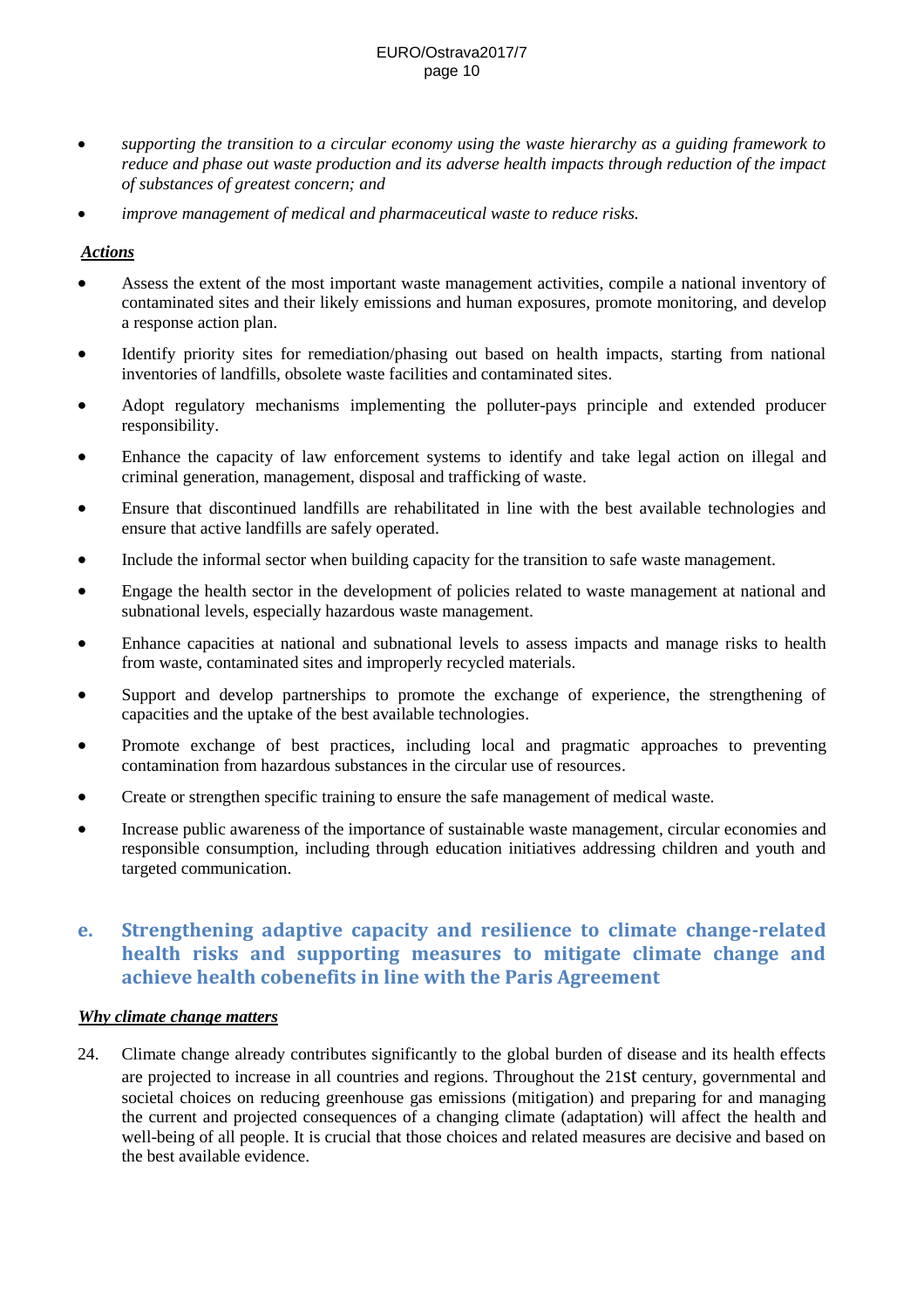- 25. Under the Paris Agreement,<sup>3</sup> WHO European Member States committed to a substantial reduction in greenhouse gas emissions until 2030 compared to 1990 levels. Measures to reduce greenhouse gas emissions can improve population health immediately and directly through reduced air pollution and increased physical activity, among other mechanisms. The cost savings from health cobenefits are potentially large.
- 26. Achieving national commitments to reduce greenhouse gas emissions will require health systems to address their own sectoral greenhouse gas emissions. Health systems can take a leadership role in showing the importance of emission reductions for future generations.
- 27. Several European Member States have developed national climate change vulnerability, impact and adaptation assessments. These assessments provide evidence for the development of national adaptation strategies and regular national communications to the United Nations Framework Convention on Climate Change (UNFCCC), among others. They can also highlight the need for prevention of specific risks, such as heat waves or emerging infectious diseases.

### *Overall objective*

*Strengthen adaptive capacity and resilience to climate change-related health risks and support measures to mitigate climate change and achieve health cobenefits in line with the Paris Agreement.*

### *Actions*

 $\overline{a}$ 

- Develop and implement a national strategy or action plan for public health adaption to climate change as an independent policy or within wider national adaptation policies, as well as natural disaster risk reduction policies.
- Assess climate change risks to health in relevant national policies, strategies and plans.
- Include, on a voluntary basis, health considerations within Member States' commitments to the United Nations Framework Convention on Climate Change.
- Consider climate change adaptation and mitigation in the development of specific environment and health policies, such as those on air quality, water and sanitation, and others, bearing in mind that the cornerstones of adaptation are proper health protection infrastructure and housing standards.
- Strengthen natural risk reduction policies and early-warning surveillance and preparedness systems for extreme weather events and climate-sensitive disease outbreaks.
- Develop information, tools and methodologies to support authorities and the public to increase their resilience against extreme weather and climate health risks.
- Include the health aspects of climate change in education curricula, non-formal education and workforce continuing professional education.
- Scale up public communication and awareness-raising campaigns on climate change and health.
- Conduct or update national health vulnerability, impact and adaptation assessments of climate change.
- Support research on the effectiveness, cost and economic implications of climate change and health interventions, with a particular focus on mutual cobenefits.

<sup>&</sup>lt;sup>3</sup> The Paris Agreement states that "Parties [to the UNFCCC] should, when taking action to address climate change, respect, promote and consider … the right to health". (Adoption of the Paris Agreement. Paris: UNFCCC; 2015 [\(https://unfccc.int/resource/docs/2015/cop21/eng/l09.pdf,](https://unfccc.int/resource/docs/2015/cop21/eng/l09.pdf) accessed 22 May 2017).)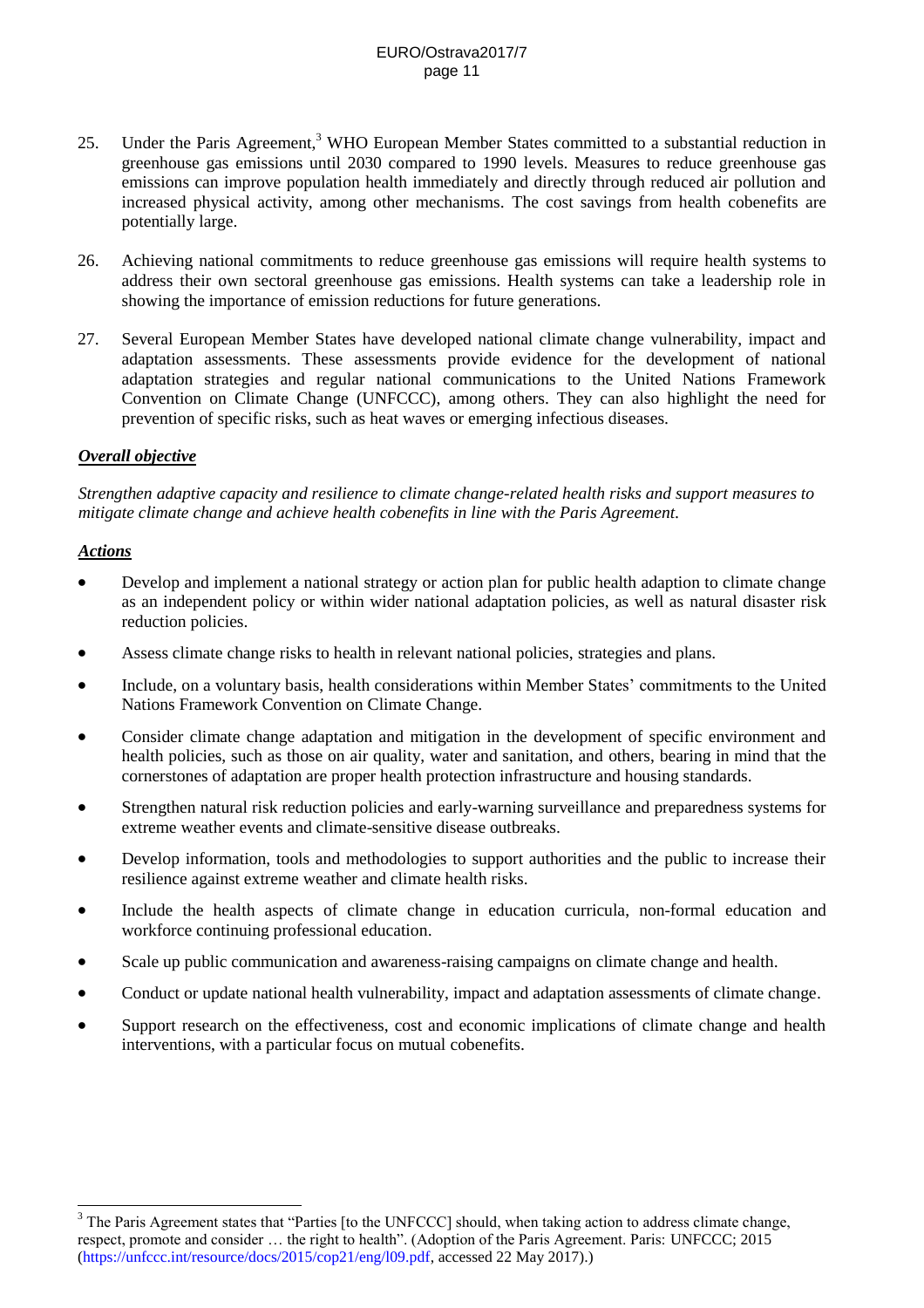# **f. Supporting the efforts of European cities and regions to become healthier, more inclusive, safer, resilient and sustainable**

### *Why the urban environment matters*

- 28. More than 80% of Europeans are expected to live in urban areas by 2030, and at the same time the population is ageing rapidly and immigration is increasing. Integrated urban policies are key to the promotion and protection of health and well-being, and in dealing with environmental threats caused by a complex array of exposures and mechanisms.
- 29. The New Urban Agenda adopted at Habitat III, the United Nations Conference on Housing and Sustainable Urban Development (Quito, Ecuador, 2016), re-emphasizes the critical role cities play in achieving sustainable development, reiterating the commitment to the interlinked social, economic and environmental principles and rethinking the way we build, manage and live in cities. The New Urban Agenda recognizes that while national governments play a leading role in the definition and implementation of inclusive and effective urban policies and legislation for sustainable urban development, subnational and local governments as well as civil society and other relevant stakeholders have an equally important contribution to make*.*
- 30. In cities, inequalities in environmental exposures and general quality of life can be enhanced or reduced depending on the adoption of a broad range of policies, particularly those related to housing, land use, transport and green spaces; to the supply of basic services such as water, sanitation, energy and municipal waste management; and to climate change adaptation and mitigation. These have a direct impact on the quality of water and air, on noise, and on the risk of exposures to dangerous chemicals. Environment-related policies closely interact with policies addressing education, employment, social security and welfare, health care services, leisure and public security. Together, environmental and social policies impact on socioeconomic inequalities, the magnitude of exposure to environmental risks, and the well-being and prosperity of citizens.
- 31. In addition, cities play a pivotal role in steering the transition towards a low-carbon society, the uptake of cleaner technologies and shifts towards renewable energy sources. At the same time, their resilience to extreme weather events related to climate change needs to be increased. Cities will also be central to the implementation of the 2030 Agenda for Sustainable Development and its SDGs, including and beyond SDG 11: "Make cities and human settlements inclusive, safe, resilient and sustainable".
- 32. Recognizing the distribution of responsibilities among national and subnational levels of government, collaboration with cities needs to be strengthened to support and promote more inclusive, safe, resilient, ecological and sustainable urban development. This implies ensuring policy coherence across all levels of government; protecting and promoting the environment, health and well-being; increasing the capacities of subnational levels of government to effectively discharge their new responsibilities with respect to environment and health aspects; and achieving environmental justice. This also requires the engagement of health authorities in the different levels of sectoral planning processes.
- 33. Towards this goal, the European Environment and Health Process will provide a mechanism to support the policy planning and implementation at the subnational level, bringing the benefits of our work closer to the people and augmenting the impact of our efforts.
- 34. Specifically, in the context of urbanization trends and infrastructure investments, in line with the New Urban Agenda, consideration and attention should be given to the two areas of greatest impact and concern: (a) healthy and sustainable urban planning as the primary tool to ensure local quality of life and equitable access to environmental resources, such as green spaces, public services or healthy housing, and (b) transport and mobility as important determinants of health and well-being.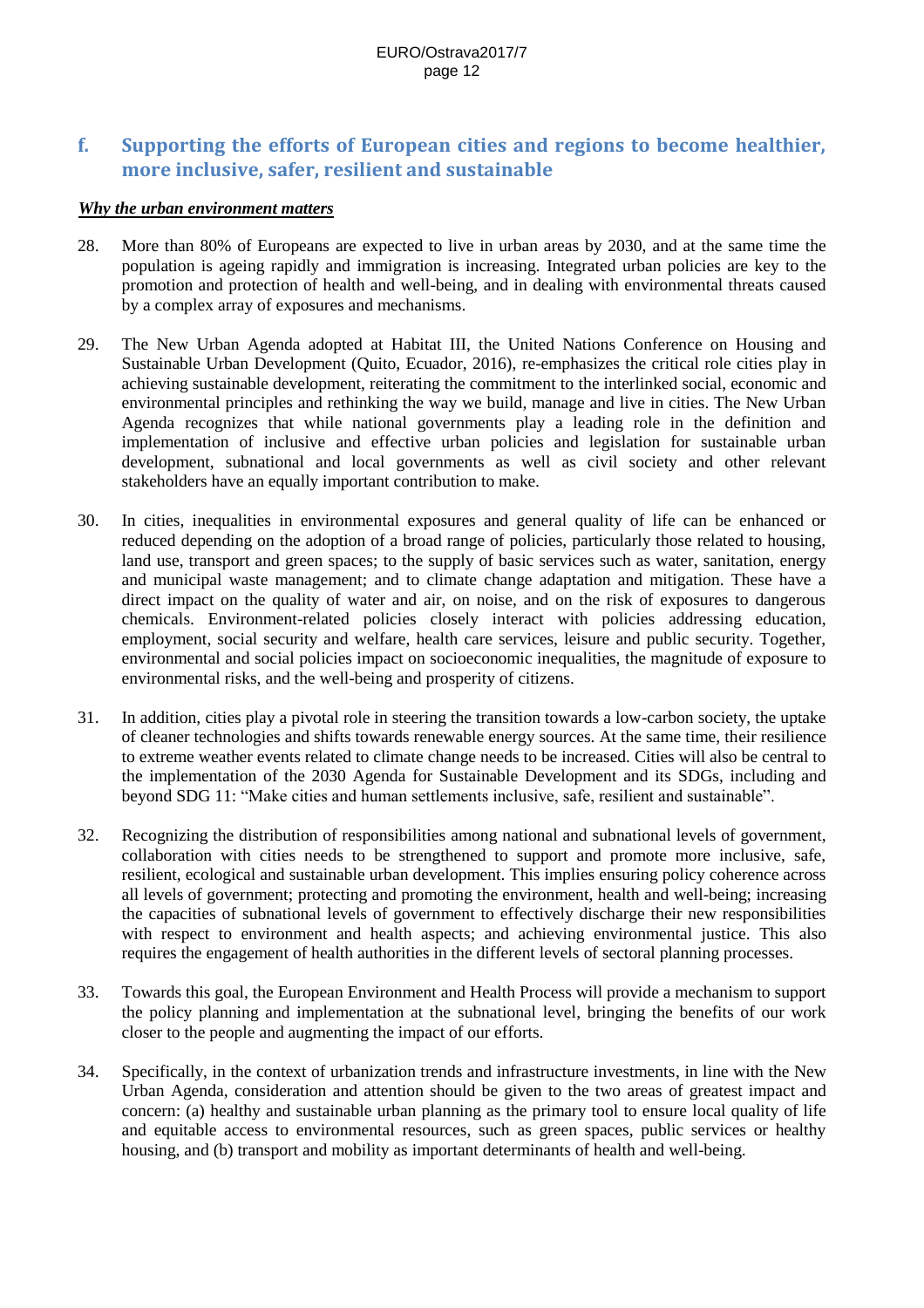### *Overall objective*

*Support the efforts of local communities – European cities and regions – to become healthier, more inclusive, safer, resilient and sustainable through an integrated, smart and health-promoting approach to urban and spatial planning, mobility management, implementation of effective and coherent policies across multiple levels of governance, strengthened accountability mechanisms and the exchange of experiences and best practices in line with the shared vision established by the New Urban Agenda.*

- Integrate health, environmental and equity targets into housing, land use, urban, regional, transport and infrastructure strategies, plans and policies.
- Provide equitable access to the natural and built environments, including green spaces, healthy housing and basic services.
- Provide mechanisms for the participation of citizens, including young people, in related policy- and decision-making processes, including in health impact assessments and the integration of health in environmental assessments, for example, of spatial, land use and transport policies and plans.
- Include information on health and equity impacts of environmental policies and infrastructural decisions in relevant higher-education curricula for professions involved in urban planning and infrastructure developments, public administration and public health services.
- Support the implementation of the New Urban Agenda, and align urban development processes to meet the commitments made on equity and sustainability with regard to urban development.
- Identify and support representatives of subnational and local authorities participating in the national coordination mechanisms on environment and health.
- Reduce exposure to excessive noise from transport and other sources which causes a disease burden that is second only to air pollution among the environment-related causes in Europe – through noise mitigation measures and by addressing noise at source, thus moving closer to the WHO guideline values.
- Strengthen the cooperation in and enhance the implementation mechanisms of the Transport, Health and Environment Pan-European Programme (THE PEP) to develop and implement environmentally friendly and health-promoting transport policies.
- Support and participate in the development and implementation of the THE PEP Pan-European Master Plan for Cycling Promotion (to be adopted in 2019) as an important step towards promoting cycling at pan-European, national and subnational levels.
- Develop and implement coherent national and local policies for healthy, active mobility focused on cycling and walking, connecting them with accessible and affordable public transport and integrating their needs into land use and transport planning, infrastructure development and the design of public space.
- Assess the health and environmental impacts of transport infrastructures and new technologies, such as autonomous vehicles.
- Promote the decarbonization of transport through the transition to renewable energy, zero- and lowemission vehicles and environmentally friendly transport modes, such as active mobility, public transport, eco-driving, electric mobility and mobility management.
- Develop and disseminate the evidence on the environmental, health and economic benefits of decarbonizing transport and adopting environmentally friendly and healthy mobility to raise awareness among policy-makers, stakeholders and citizens.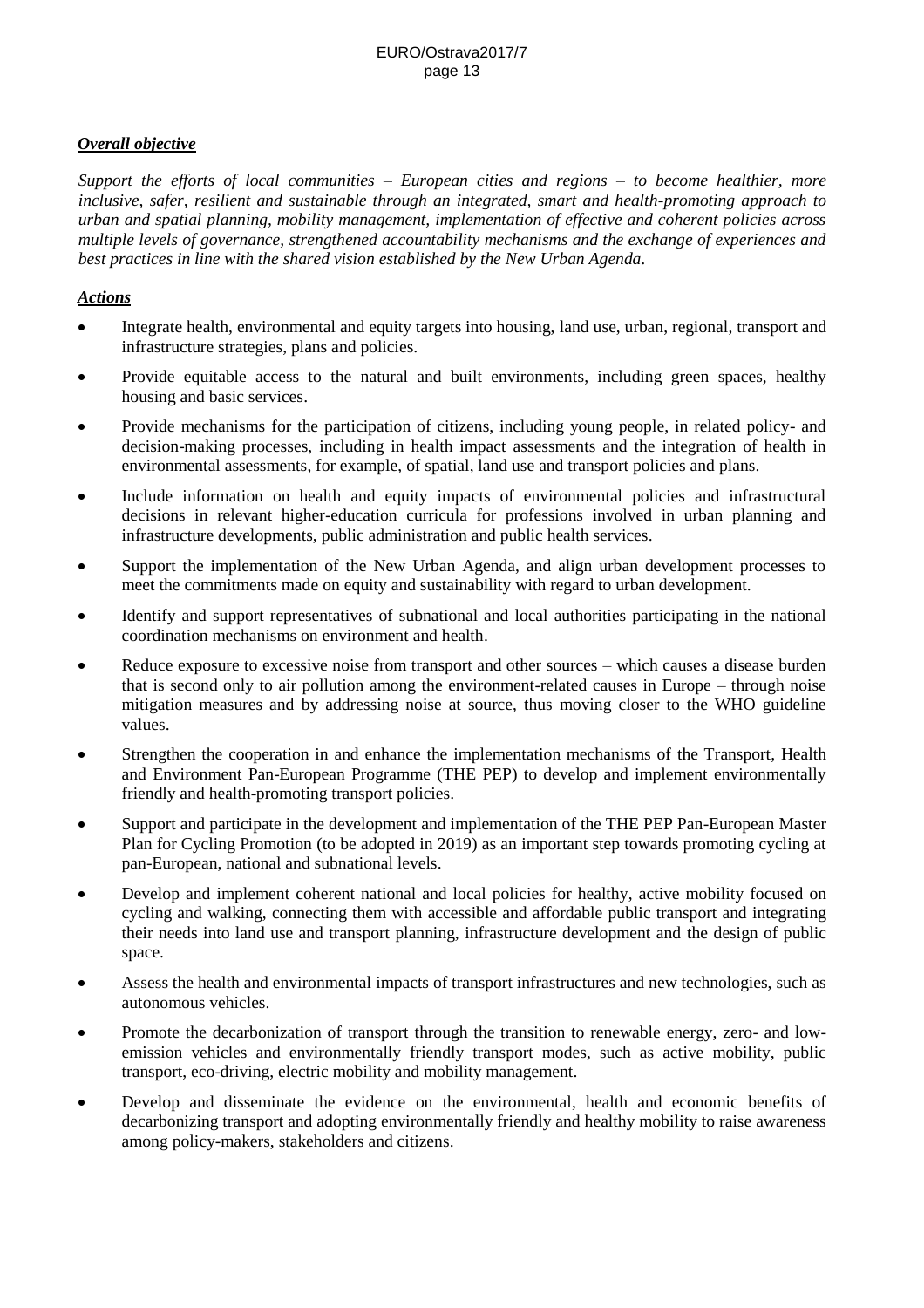# **g. Building the environmental sustainability of health systems and reducing their environmental impact**

### *Why environmentally sustainable health systems matter*

- 35. Health systems are fundamental to achieving and maintaining societal health and welfare. They are also important factors for development and economic growth. They represent a large share of the economy and employ a significant workforce. However, due to the health sector's size and the processes involved in its operations, as a whole it consumes considerable amounts of energy and resources and produces major streams of pollution, carbon emissions and waste.
- 36. Ensuring the environmental sustainability and reducing the environmental footprint of the health systems throughout the Region remain important objectives and responsibilities of Member States. Towards these goals, health systems should assess and improve their environmental performance and efficiency in the use of resources. This will contribute to global mitigation goals and adaptation to climate risks while also enhancing their overall sustainability and resilience.
- 37. Several environmental sustainability interventions in health systems can support the tackling of upstream determinants of health; provide benefits for patients, providers and the health workforce; support health systems' core functions; decrease environmental health risks; and help reduce costs and increase health systems resilience.
- 38. The European Environment and Health Process, as an intersectoral platform that includes WHO (the most relevant specialized agency of the United Nations leading the health sector globally), is uniquely positioned to lead and promote the environmental agenda within the health sector.

#### *Overall objective*

*Build the environmental sustainability of health systems, and reduce their environmental impact through, inter alia, efficiency in the use of energy and resources, sound management of medical products and chemicals throughout their life cycle, and reduced pollution through safely managed waste and wastewater, without prejudice to the primary mission of health systems to promote, restore or maintain health.*

- Develop and implement national plans to achieve environmentally sustainable health systems, taking into account the national institutional settings regulating the delegation of authority and responsibility between national and subnational levels of government.
- Develop and implement a set of measurable targets and goals for the health sector and publish evaluation results regularly.
- Promote actions that ensure energy and resource efficiency in health systems, including sustainable procurement practices, use of renewable energy and intelligent mobility management.
- Enhance implementation of this objective through closer cooperation between the health and environment sectors and other relevant actors and organizations.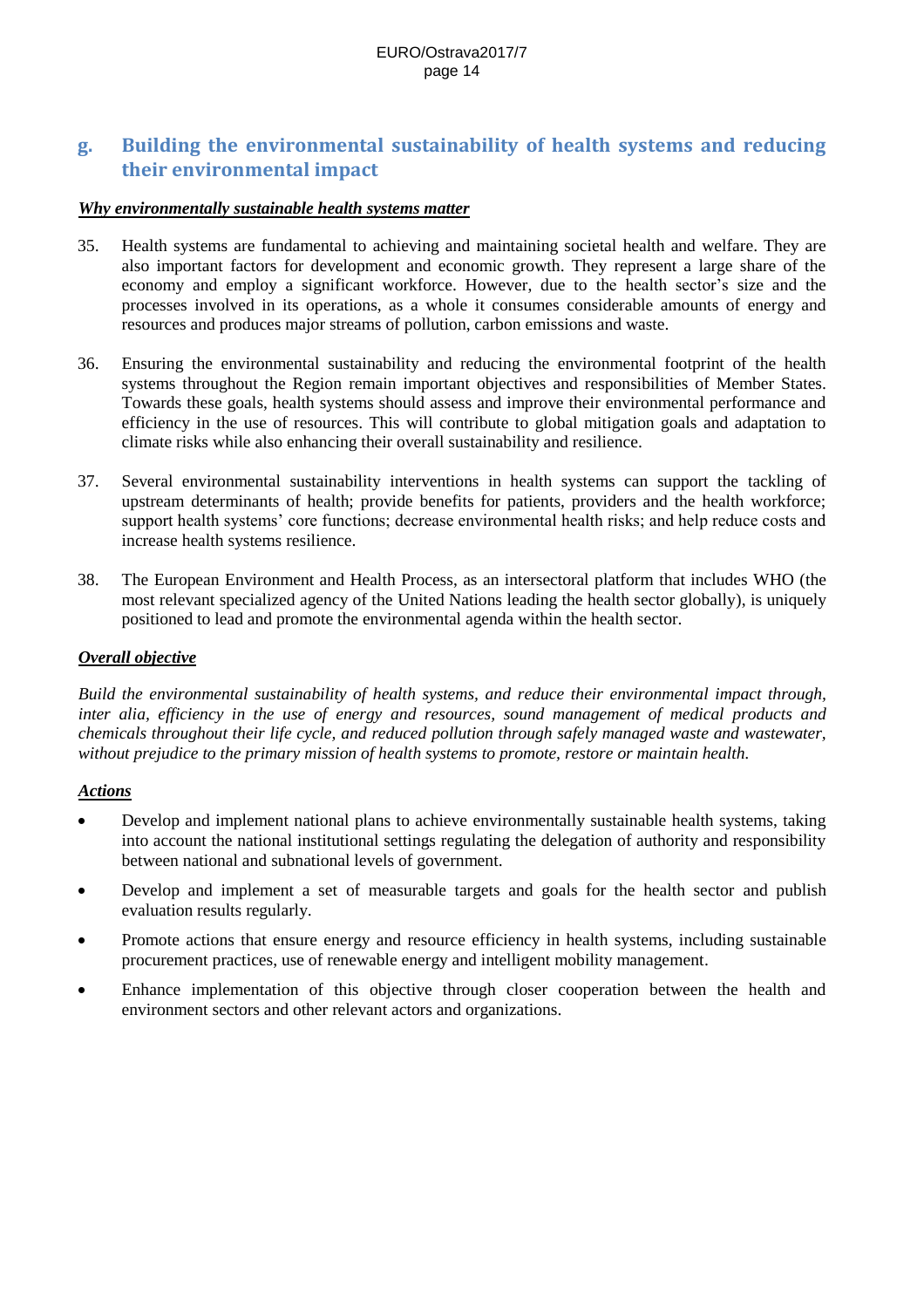# **Appendix 1. Overview of international commitments of relevance to the European Environment and Health Process**

### **Air quality**

- Convention on Long-range Transboundary Air Pollution (1979)
- WHO Framework Convention on Tobacco Control (2003)
- WHA68.8: Health and the environment: addressing the health impact of air pollution (2015)
- WHA69.18: Health and the environment: draft road map for an enhanced global response to the adverse health effects of air pollution (2016)

### **Water and sanitation**

- Convention on the Protection and Use of Transboundary Watercourses and International Lakes (1992)
- Protocol on Water and Health to the 1992 Convention on the Protection and Use of Transboundary Watercourses and International Lakes (1999)
- WHA64.24: Drinking-water, sanitation and health (2011)

## **Chemical safety and waste**

- Rotterdam Convention on the Prior Informed Consent Procedure for Certain Hazardous Chemicals and Pesticides in International Trade (1989)
- Convention on the Transboundary Effects of Industrial Accidents (1992)
- Vienna Convention on Nuclear Safety (1994)
- Vienna Joint Convention on the Safety of Spent Fuel Management and on the Safety of Radioactive Waste Management (1997)
- Basel Convention on the Control of Transboundary Movements of Hazardous Wastes and Their Disposal (1998)
- Stockholm Convention on Persistent Organic Pollutants (2001)
- Protocol on Pollutant Release and Transfer Registers (2003)
- WHA58.3: Revision of the International Health Regulations (chemical and radiation safety) (2005)
- WHA58.22: Cancer prevention and control (chemical safety) (2005)
- WHA59.15: Strategic approach to international chemicals management (2006)
- Strategic Approach to International Chemicals Management (2006)
- WHA60.26: Workers' health: global plan of action (2007)
- WHA63.25: Improvement of health through safe and environmentally sound waste management (2010)
- WHA63.26: Improvement of health through sound management of obsolete pesticides and other obsolete chemicals (2010)
- Minamata Convention on Mercury (2013)
- WHA67.11: Public health impacts of exposure to mercury and mercury compounds: the role of WHO and ministries of public health in the implementation of the Minamata Convention (2014)
- WHA68.7: Global Action Plan on Antimicrobial Resistance (2015) (Food and Agriculture Organization of the United Nations resolution 4/2015 and World Organisation for Animal Health resolution 26/2015)
- A/RES/71/3: Political Declaration of the High-level Meeting of the General Assembly on Antimicrobial Resistance (2016)
- WHA69.4: The role of the health sector in the Strategic Approach to International Chemicals Management towards the 2020 goal and beyond (2016)

### **Climate change**

- United Nations Framework Convention on Climate Change (1992)
- WHA61.19: Climate change and health (2009)
- Paris Agreement under the Framework Convention on Climate Change (2015)
- WHA70.16: Global vector control response: an integrated approach for the control of vector-borne diseases (2017)